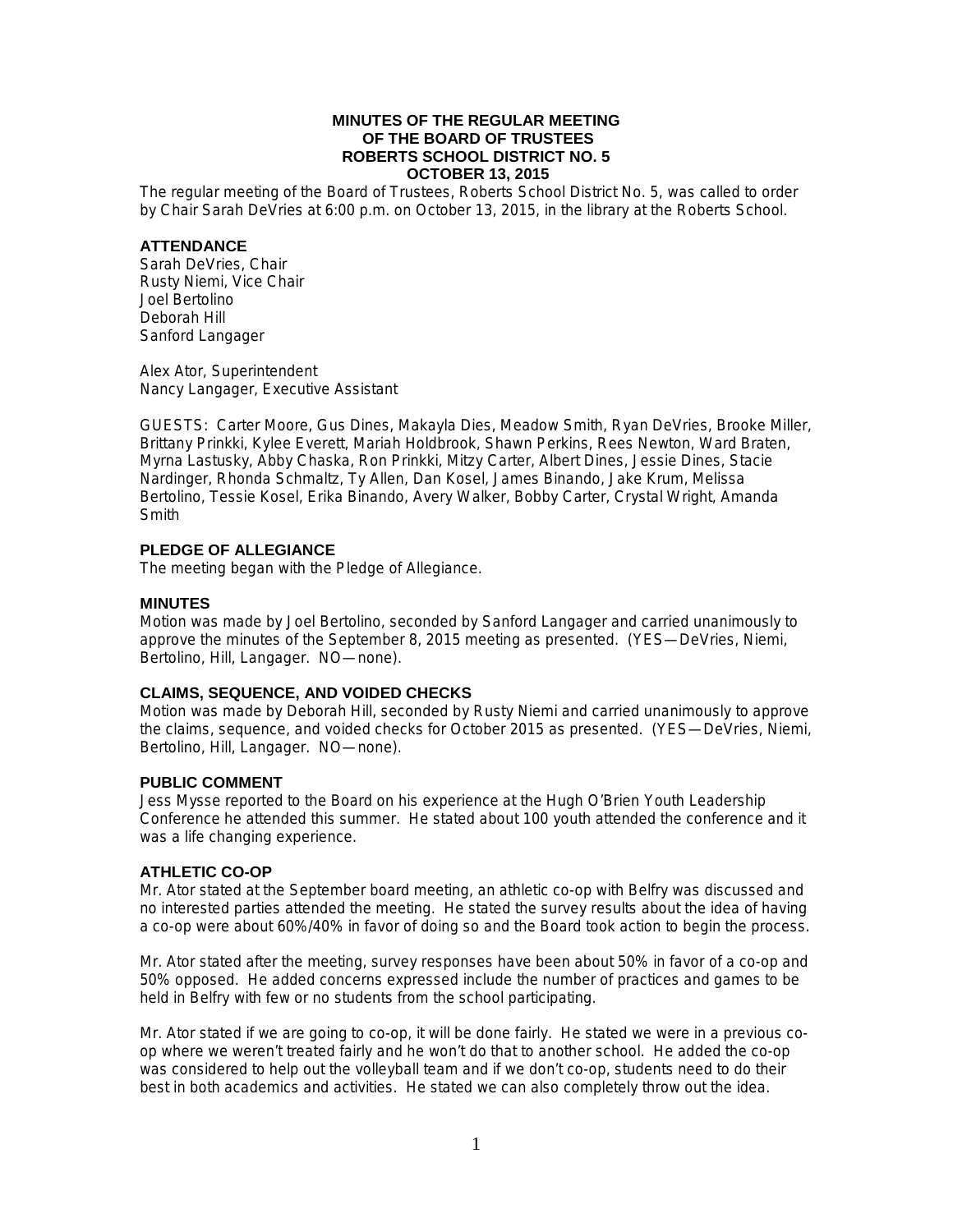After listening to comments from members of the audience, motion was made by Joel Bertolino, seconded by Rusty Niemi and carried unanimously to rescind the motion approved at the September 8, 2015 meeting to enter into an athletic co-op with Belfry. (YES—DeVries, Niemi, Bertolino, Hill, Langager. NO—none).

Deborah Hill commented that even though she voted for the motion, she doesn't like going back on her word to Belfry.

Myrna Lastusky stated the Board and Mr. Ator put a great deal of time and effort into this item and we need to thank them for that.

### **PERSONNEL**

HIGH SCHOOL GIRLS' BASKETBALL COACHING ASSISTANT – Mr. Ator stated the advertisement for an assistant for the high school girls' basketball team has been in the paper and there are a couple individuals who may be interested.

### **TEACHER REPORTS**

Myrna Lastusky and Rees Newton presented teacher reports for the month.

Mrs. Lastusky stated the Destiny Program purchased for the library and with grant money and it is a big asset. She reported an All for Books fundraiser is currently running and the Book Fair will be held on November 5 in conjunction with Parent/Teacher conferences. She added her appreciation to Karen Hastings who has been volunteering in the library.

Mrs. Newton stated there are six third graders this year and she is enjoying teaching them and working with other staff as they share teaching duties. She stated the longer day has resulted in more time to teach and is working well.

#### **RECESS**

Ms. DeVries called for a short break at 7:00 p.m. and reconvened the meeting at 7:10 p.m.

### **NEW BUSINESS**

BUS ROUTE AMENDMENT – Mr. Ator stated there have been two additions to bus routes that need Board approval. He stated the first is on Route 1 to pick up a student on Shorey Road which adds six miles each way to the route. He added the second is on Route 2 to pick up a student at the junction of Red Lodge Creek and Stovall Lane that adds 10 miles each way.

Motion was made by Deborah Hill, seconded by Joel Bertolino and carried unanimously to approve the amendments to Route 1 and Route 2 as recommended by the superintendent. (YES—DeVries, Niemi, Bertolino, Hill, Langager. NO—none).

YWCCSS CO-OP CONTINGENCY FUNDS – Mr. Ator stated the number of students needing special education services is greater than we anticipated. He stated he would like to apply for contingency funds from the co-op so the aide hired this fall spends the majority of her time with special education students and we hire a third certified substitute teacher. He added we can apply for \$7500 in additional funding and recommended we do so.

Motion was made by Deborah Hill, seconded by Sanford Langager and carried unanimously to apply to the Yellowstone West Carbon County Special Services Cooperative for \$7500 in contingency funding due to the increase in special education needs. (YES—DeVries, Niemi, Bertolino, Hill, Langager. NO—none).

SENIOR TRIP – Stacie Nardinger stated the senior class is looking at going to Denver for their senior trip. She stated the trip would take place the last week of school when seniors have already completed their work. She added graduation would be on June 4, 2016, Saturday after school is out.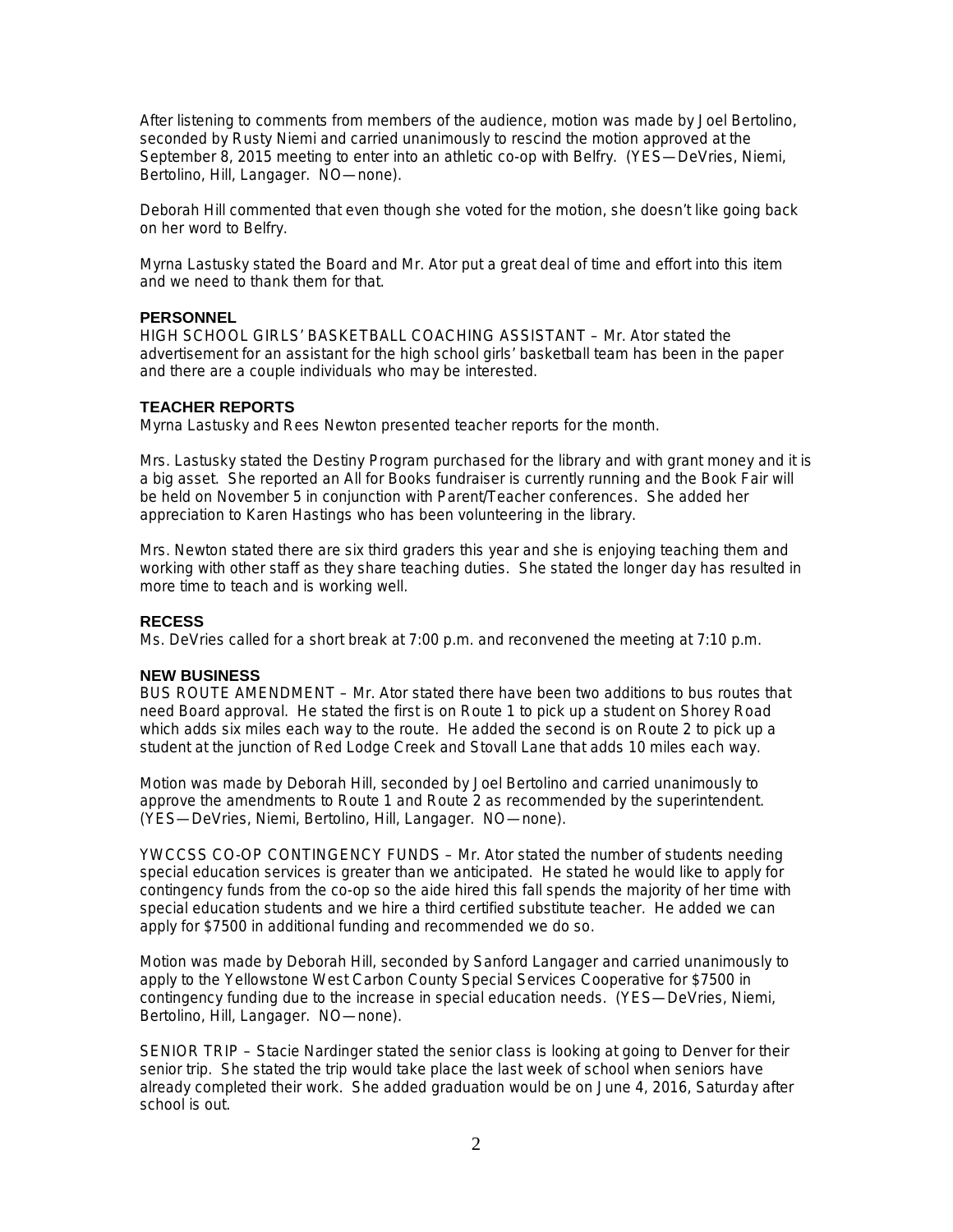MONTANA YOUTH TRANSITIONS CONFERENCE – Mr. Ator stated Crystal Wright would like to take three students to the Montana Youth Transitions Conference in Great Falls.

Mrs. Wright reported this conference concentrates on transitioning into the next phase of life and skills to be successful. She added the cost will be around \$700 and this is a great opportunity for a couple of her students.

After discussion, it was decided a motion by the Board was not necessary and Mr. Ator could use his discretion on the expenses. Board members did express support of the trip.

BID FOR PLAYGROUND UPDATES – Mr. Ator stated he is waiting on a bid from Keith Thomas for putting pea gravel on the playground for safety purposes at the direction of our insurance company. He stated he is guessing this will run about \$10,000.

Mrs. Hill stated she would like to see more bids.

Mr. Langager stated he can make some phone calls to other vendors. He asked Mr. Ator to contact the Roberts Community Foundations about possibly helping with the project.

SPEECH AND DEBATE PROGRAM INFORMATION – Mr. Ator stated Ms. Chaska and Mr. Krum have expressed interest in having a Speech and Debate team. He stated this is an MHSA activity and there are meets we could go to in the Billings area. He added there are two students definitely interested and possibly as many as five.

Mr. Ator stated cost of the program is advisor stipend (\$1125), travel, and participation fee with MHSA. He stated if the program is approved, he will advertise in-house for an advisor.

Motion was made by Deborah Hill, seconded by Rusty Niemi and carried to approve the addition of Speech and Debate as an MHSA activity and pay the accompanying expenses. (YES— DeVries, Niemi, Bertolino, Hill, Langager. NO—none).

Mrs. Hill volunteered to participate in the interviews.

NATIONAL HONOR SOCIETY DUES – Mr. Ator stated the dues for membership in National Honor Society and National Junior Honor Society have increased from \$85 per year for each group to \$350 per year for each group. He suggested continuing to recognize the students who qualify for membership in the groups but not paying the dues.

Ms. DeVries stated if we aren't receiving huge benefits from membership, the large increase in dues isn't justified.

After discussion, it was decided to not pay the dues for National Honor Society and National Junior Honor Society.

#### **SUPERINTENDENT REPORT**

ACTIVITIES REPORT – Mr. Ator reported the following for activities:

- 1. The cross country team continues to do well and will be attending the state meet in Great Falls on October 24.
- 2. Volleyball district tournament is coming up and Roberts is sitting in  $7<sup>th</sup>$  place. The band will be attending the tournament.
- 3. Four BPA members attended a leadership conference at Fairmont Hot Springs.
- 4. FFA will be attending the NILE for livestock judging.